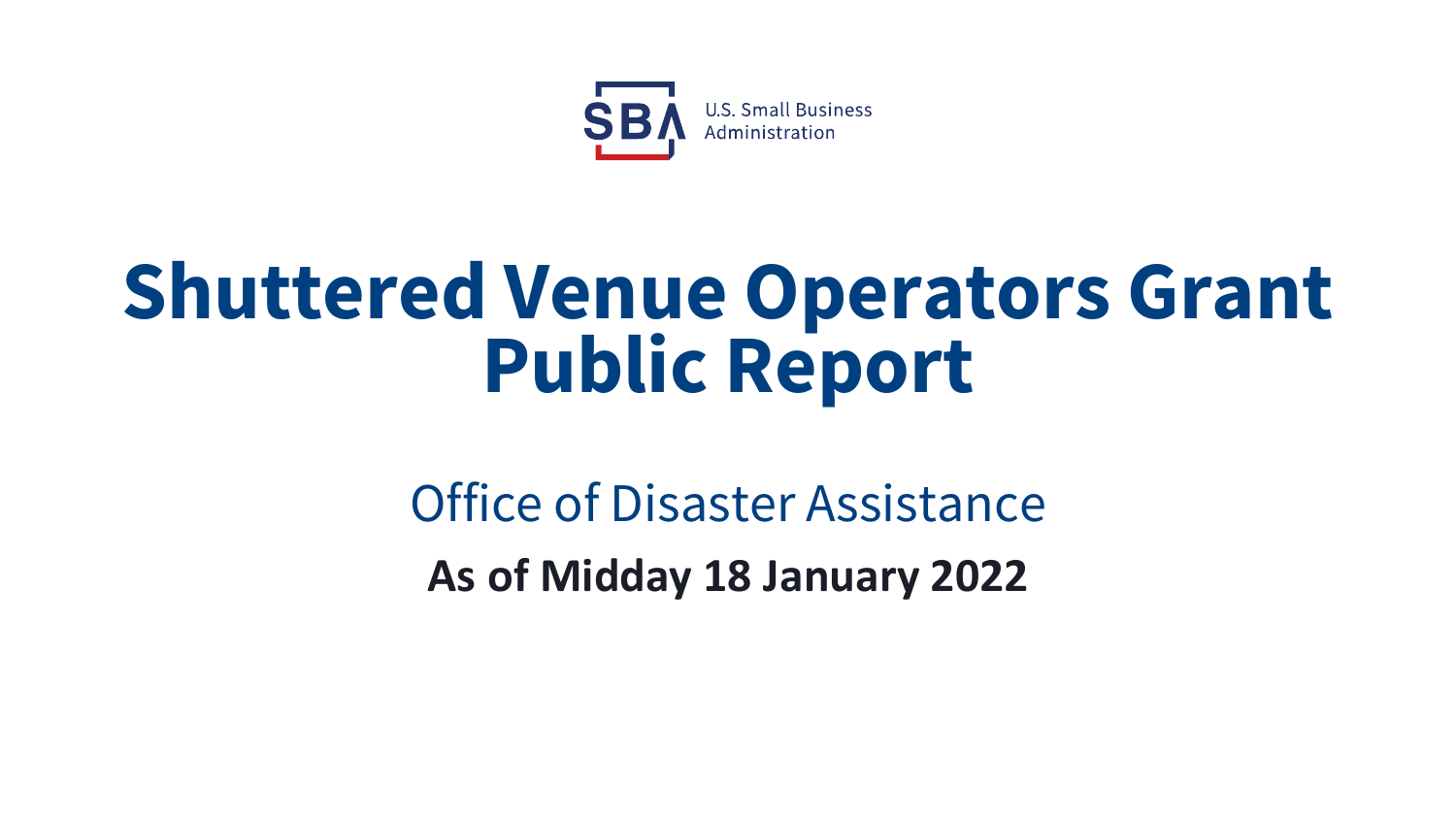## **SVOG Overview**

| <b>Total \$ Grants</b> | <b>Total \$ Grants</b> |
|------------------------|------------------------|
| <b>Awarded</b>         | <b>Disbursed</b>       |
| \$13.9bn               | \$13.8bn               |

| <b>INITIAL &amp; RECONSIDERATION</b>          |                                                                                                            |          |        |          |  |  |  |
|-----------------------------------------------|------------------------------------------------------------------------------------------------------------|----------|--------|----------|--|--|--|
| <b>Grant Applications</b><br><b>Submitted</b> | S Grants Awarded<br><b>\$ Grants Disbursed</b><br># Grants Awarded<br><b>Avg. Grants</b><br><b>Awarded</b> |          |        |          |  |  |  |
| 17,644                                        | 12,833                                                                                                     | \$10.9bn | \$1.1M | \$10.8bn |  |  |  |

#### **SUPPLEMENTAL**

| <b>Invitations</b><br><b>Accepted</b> | # Grants Awarded | \$ Grants Awarded   \$ Grants Disbursed |         |
|---------------------------------------|------------------|-----------------------------------------|---------|
| 8.795                                 | 8,704            | \$3.0bn                                 | \$3.0bn |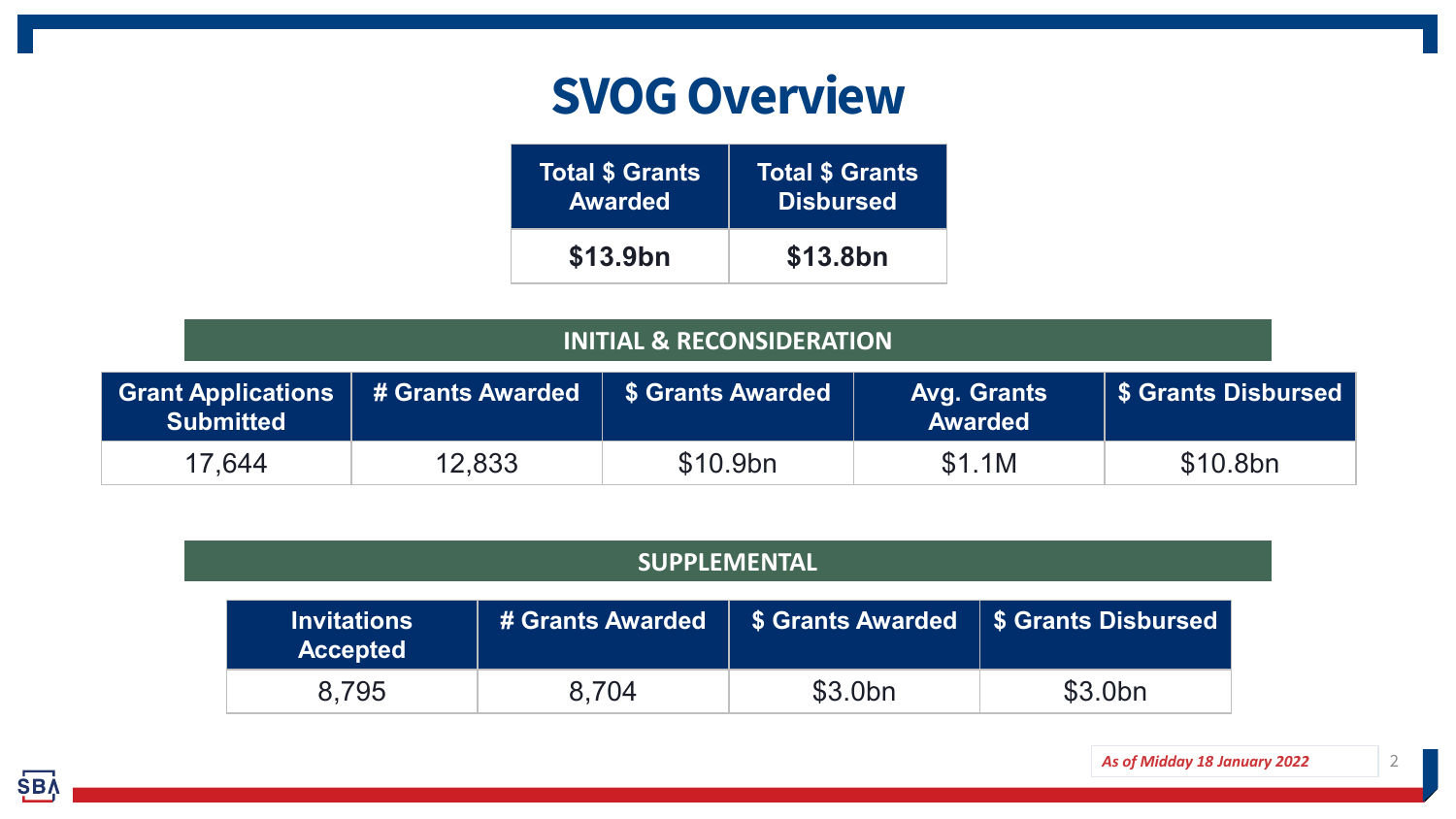# **Submitted Initial Applications by Stage of Review**

#### **SBA has issued decisions on 99% of all initial 17,644 applications**

| <b>New</b>                      | <b>In Review</b>                               | <b>Awarded</b>            | <b>Declined</b>             |
|---------------------------------|------------------------------------------------|---------------------------|-----------------------------|
| SBA has not yet<br>begun review | <b>SBA</b> is actively<br>working on<br>review | Notice of award<br>issued | Notice of<br>decline issued |
|                                 | 10                                             | 12,833                    | 4,801                       |
| $0\%$                           | $< 1\%$                                        |                           | 0% Q                        |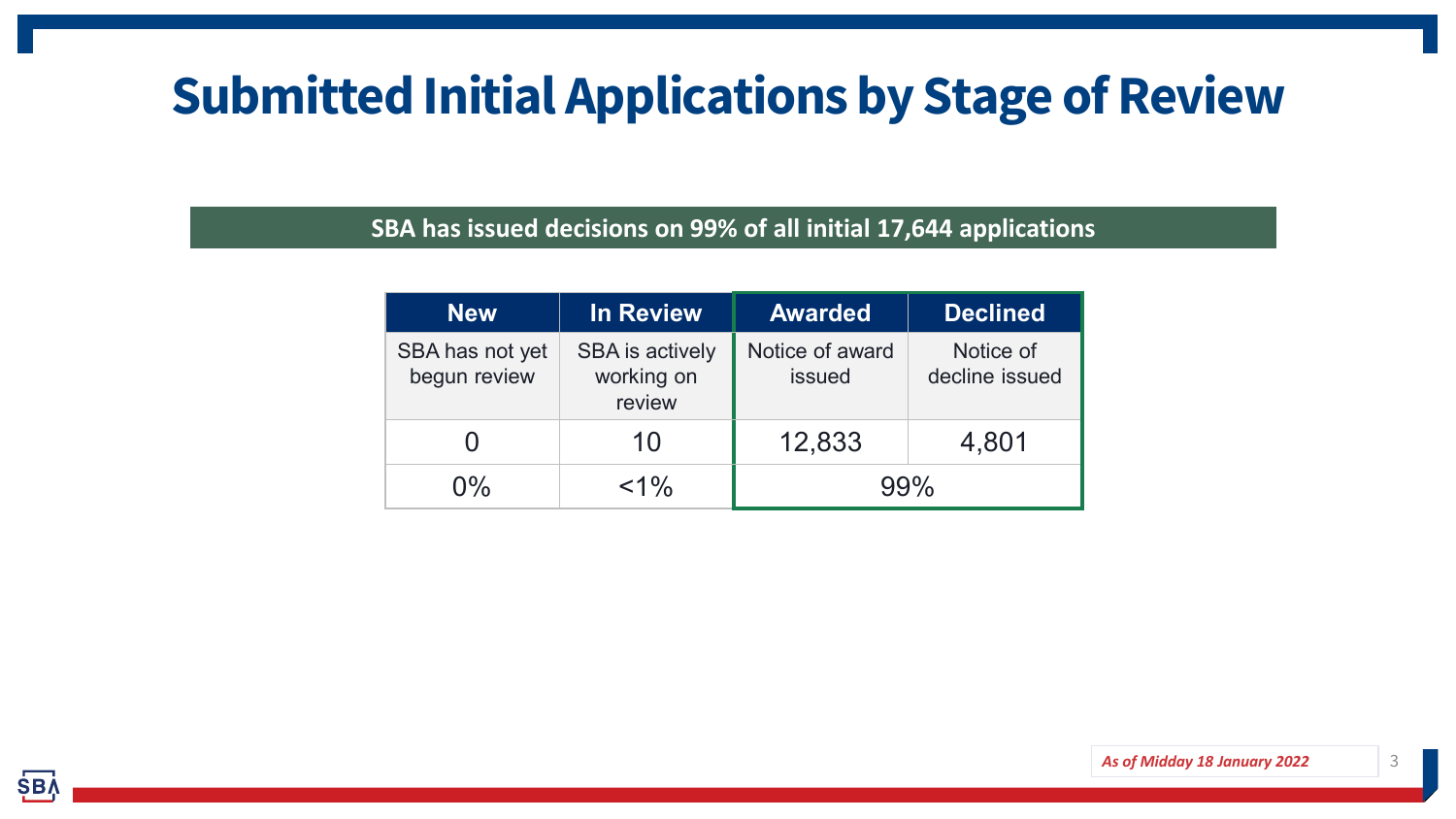# **SVOG Awards by Venue Type**

#### **INITIAL**

| <b>Live Venue</b><br><b>Operators or</b><br><b>Promoters</b> | <b>Live</b><br><b>Performing</b><br>Arts Org.<br><b>Operators</b> | <b>Talent</b><br><b>Representatives</b> | <b>Motion Picture</b><br><b>Theater</b><br><b>Operators</b> | <b>Museum</b><br><b>Operators</b> | <b>Theatrical</b><br><b>Producers</b> |
|--------------------------------------------------------------|-------------------------------------------------------------------|-----------------------------------------|-------------------------------------------------------------|-----------------------------------|---------------------------------------|
| 4,765                                                        | 3,319                                                             | 1,377                                   | 1.611                                                       | 814                               | 947                                   |

| <b>SUPPLEMENTAL</b>                                          |                                                                   |                                         |                                                             |                                   |                                       |
|--------------------------------------------------------------|-------------------------------------------------------------------|-----------------------------------------|-------------------------------------------------------------|-----------------------------------|---------------------------------------|
| <b>Live Venue</b><br><b>Operators or</b><br><b>Promoters</b> | <b>Live</b><br><b>Performing</b><br>Arts Org.<br><b>Operators</b> | <b>Talent</b><br><b>Representatives</b> | <b>Motion Picture</b><br><b>Theater</b><br><b>Operators</b> | <b>Museum</b><br><b>Operators</b> | <b>Theatrical</b><br><b>Producers</b> |
| 3,307                                                        | 2,318                                                             | 930                                     | 1.139                                                       | 297                               | 713                                   |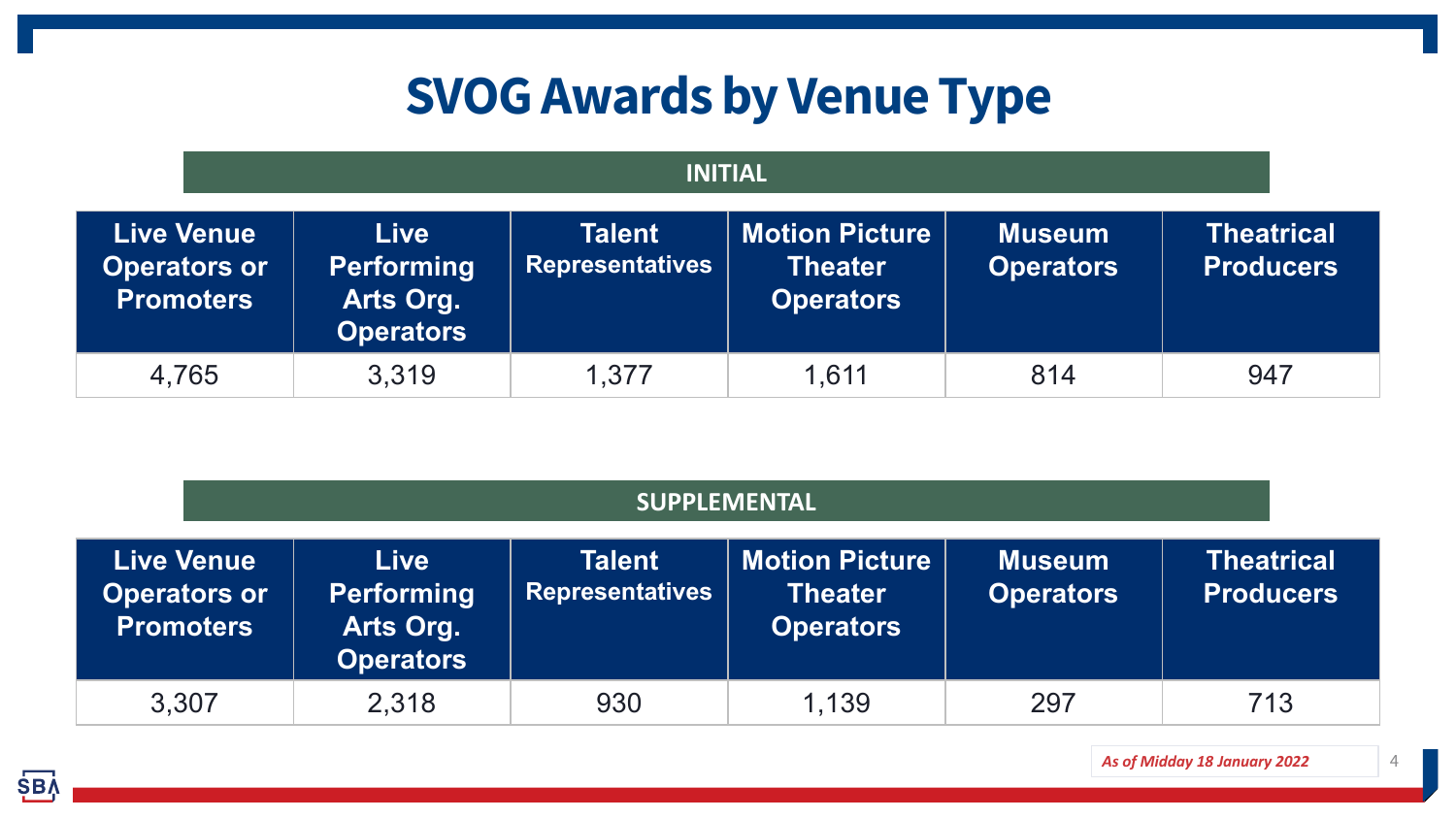## **SVOG Initial and Supplemental Awards by State**

| <b>State</b> | <b>Total \$ Grants</b><br><b>Awarded</b> | $#$ Initial<br><b>Grants</b> | #Supplemental<br><b>Grants</b> | <b>State</b> | <b>Total \$ Grants</b><br><b>Awarded</b> | $#$ Initial<br><b>Grants</b> | # Supplemental<br><b>Grants</b> |
|--------------|------------------------------------------|------------------------------|--------------------------------|--------------|------------------------------------------|------------------------------|---------------------------------|
| AK           | 14,901,233                               | 41                           | 28                             | IL           | 558,711,643                              | 494                          | 352                             |
| <b>AL</b>    | 75, 168, 158                             | 103                          | 48                             | IN           | 137,513,280                              | 170                          | 103                             |
| <b>AR</b>    | 53,307,775                               | 73                           | 46                             | KS           | 100,136,498                              | 115                          | 62                              |
| AZ           | 272,543,571                              | 202                          | 141                            | <b>KY</b>    | 90,866,237                               | 116                          | 66                              |
| CA           | 2,149,287,447                            | 1891                         | 1384                           | LA           | 173,794,473                              | 174                          | 111                             |
| CO           | 241,009,087                              | 277                          | 194                            | <b>MA</b>    | 397,870,665                              | 329                          | 254                             |
| <b>CT</b>    | 147,619,305                              | 154                          | 115                            | <b>MD</b>    | 215,797,293                              | 167                          | 123                             |
| DC           | 85,752,880                               | 78                           | 59                             | <b>ME</b>    | 50,802,370                               | 91                           | 58                              |
|              |                                          |                              |                                | MI           | 354,408,820                              | 288                          | 209                             |
| DE           | 32,488,136                               | 36                           | 22                             | <b>MN</b>    | 267,203,340                              | 252                          | 180                             |
| <b>FL</b>    | 874,620,270                              | 737                          | 438                            | <b>MO</b>    | 227,666,354                              | 227                          | 136                             |
| GA           | 236,509,535                              | 318                          | 203                            | <b>MS</b>    | 19,354,206                               | 48                           | 28                              |
| GU           | 20,061,410                               | 12                           | 10                             | <b>MT</b>    | 20,688,305                               | 59                           | 31                              |
| HI           | 140,814,447                              | 77                           | 56                             | <b>NC</b>    | 284,516,576                              | 329                          | 235                             |
| IA           | 91,549,321                               | 136                          | 82                             | <b>ND</b>    | 36,377,506                               | 35                           | 15                              |
| ID           | 54,766,474                               | 58                           | 39                             |              |                                          |                              | As of Midday 18 January 2022    |

**SBA**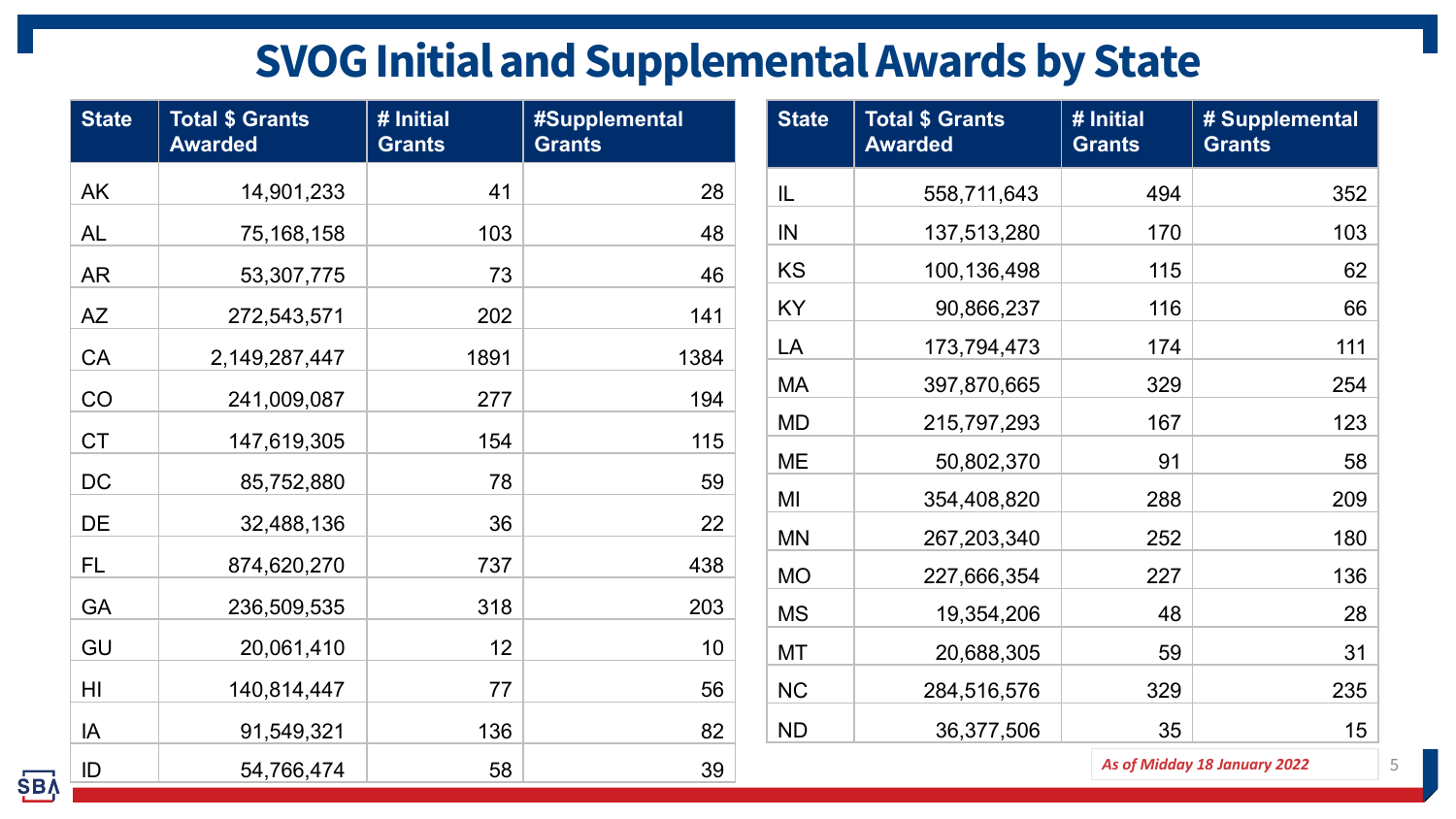## **SVOG Initial and Supplemental Awards by State**

| <b>State</b>   | <b>Total \$ Grants</b><br><b>Awarded</b> | # Initial<br><b>Grants</b> | # Supplemental<br><b>Grants</b> |
|----------------|------------------------------------------|----------------------------|---------------------------------|
| <b>NE</b>      | 81,317,233                               | 86                         | 49                              |
| <b>NH</b>      | 39,509,012                               | 60                         | 40                              |
| <b>NJ</b>      | 244,519,212                              | 261                        | 196                             |
| <b>NM</b>      | 62,344,158                               | 90                         | 61                              |
| <b>NV</b>      | 248,285,807                              | 222                        | 159                             |
| <b>NY</b>      | 2,005,027,821                            | 1457                       | 1071                            |
| <b>OH</b>      | 387,042,603                              | 388                        | 235                             |
| OK             | 89,884,037                               | 105                        | 62                              |
| <b>OR</b>      | 210,062,689                              | 258                        | 205                             |
| <b>PA</b>      | 424,706,217                              | 434                        | 305                             |
| <b>PR</b>      | 83,796,935                               | 69                         | 40                              |
| R <sub>l</sub> | 33,468,444                               | 51                         | 35                              |
| <b>SC</b>      | 84,748,798                               | 120                        | 62                              |
| <b>SD</b>      | 15,710,382                               | 38                         | 19                              |

| <b>State</b> | <b>Total \$ Grants</b><br><b>Awarded</b> | # Initial<br><b>Grants</b> | # Supplemental<br><b>Grants</b> |
|--------------|------------------------------------------|----------------------------|---------------------------------|
| <b>TN</b>    | 362,800,058                              | 311                        | 188                             |
| <b>TX</b>    | 1,116,215,895                            | 748                        | 443                             |
| UT           | 163,036,048                              | 114                        | 59                              |
| <b>VA</b>    | 210,064,306                              | 224                        | 146                             |
| VI           | 1,252,970                                | 2                          | 2                               |
| <b>VT</b>    | 29,894,720                               | 65                         | 43                              |
| <b>WA</b>    | 307,419,711                              | 333                        | 253                             |
| WI           | 229,259,865                              | 236                        | 160                             |
| <b>WV</b>    | 45,799,895                               | 41                         | 25                              |
| <b>WY</b>    | 36,851,568                               | 33                         | 18                              |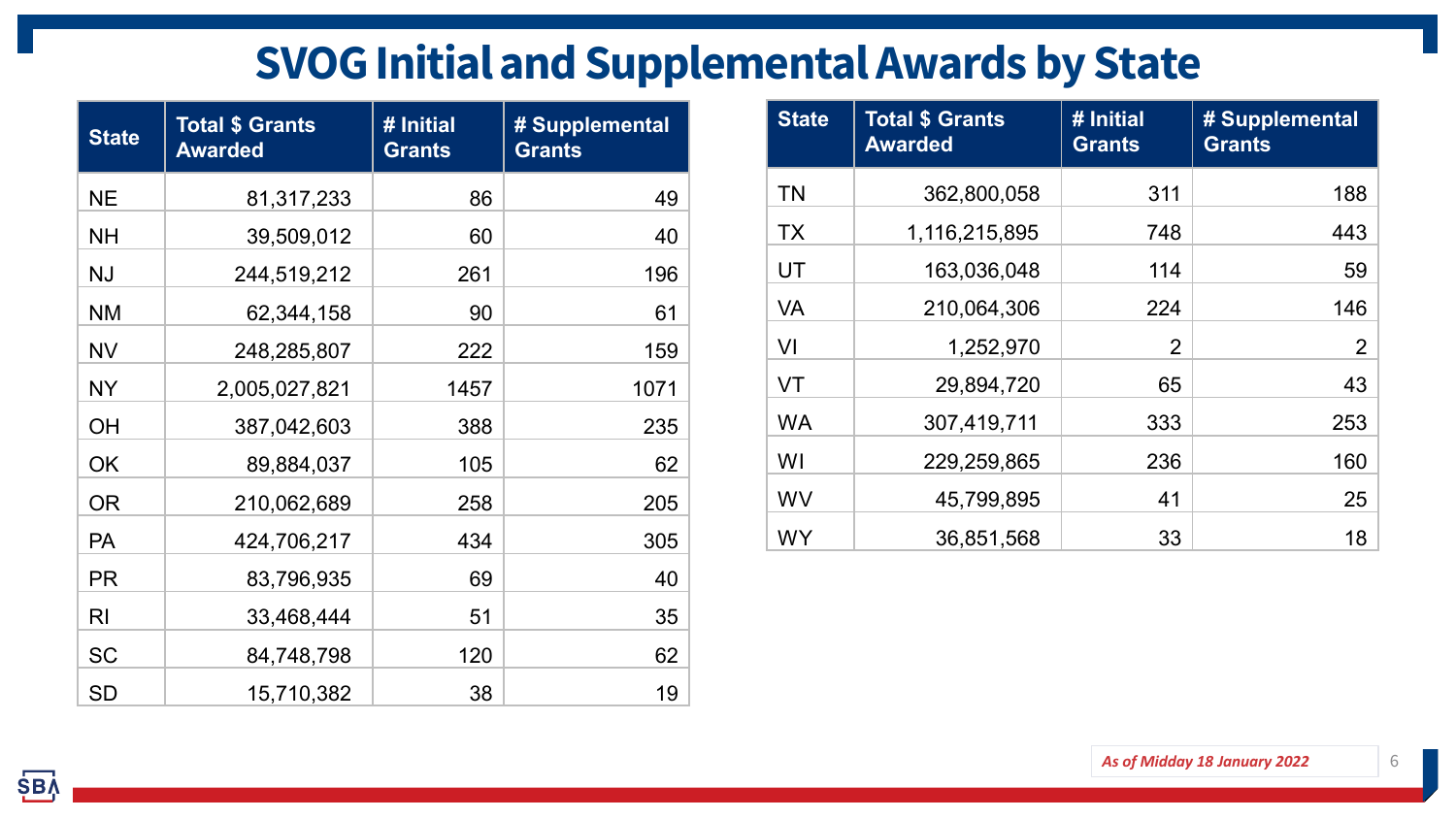## **SVOG Initial and Supplemental Awards by Business Size**

#### **INITIAL**

| <b>10 or Fewer</b> | 11-50 | 51-100 | 101-500 | More than<br>500 |
|--------------------|-------|--------|---------|------------------|
| 8,247              | 3,395 | 575    | 506     | 110              |

|                    | <b>SUPPLEMENTAL</b> |        |         |                         |  |  |
|--------------------|---------------------|--------|---------|-------------------------|--|--|
| <b>10 or Fewer</b> | 11-50               | 51-100 | 101-500 | <b>More than</b><br>500 |  |  |
| 5,643              | 2,323               | 382    | 287     | 69                      |  |  |